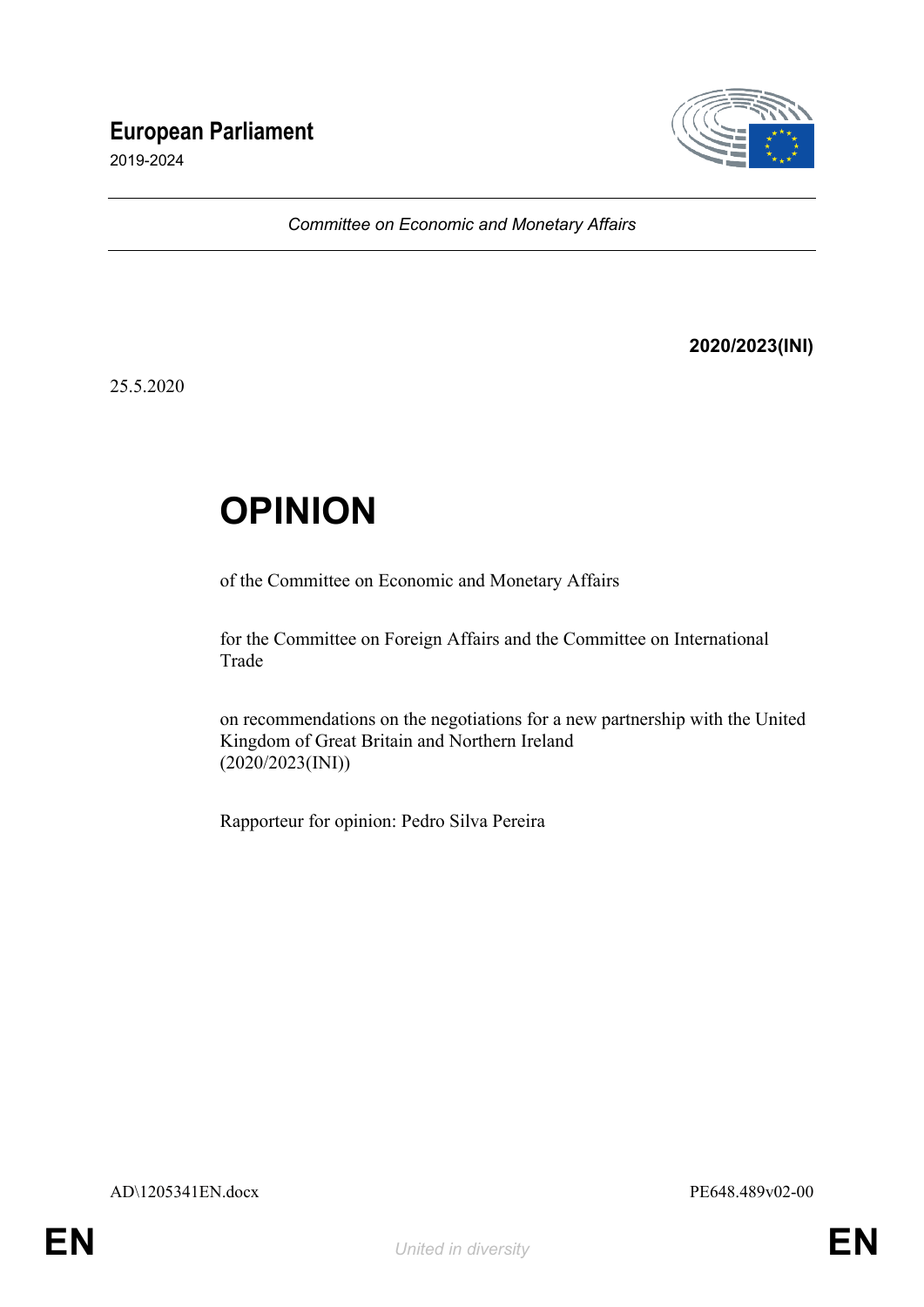PA\_NonLeg

**EN**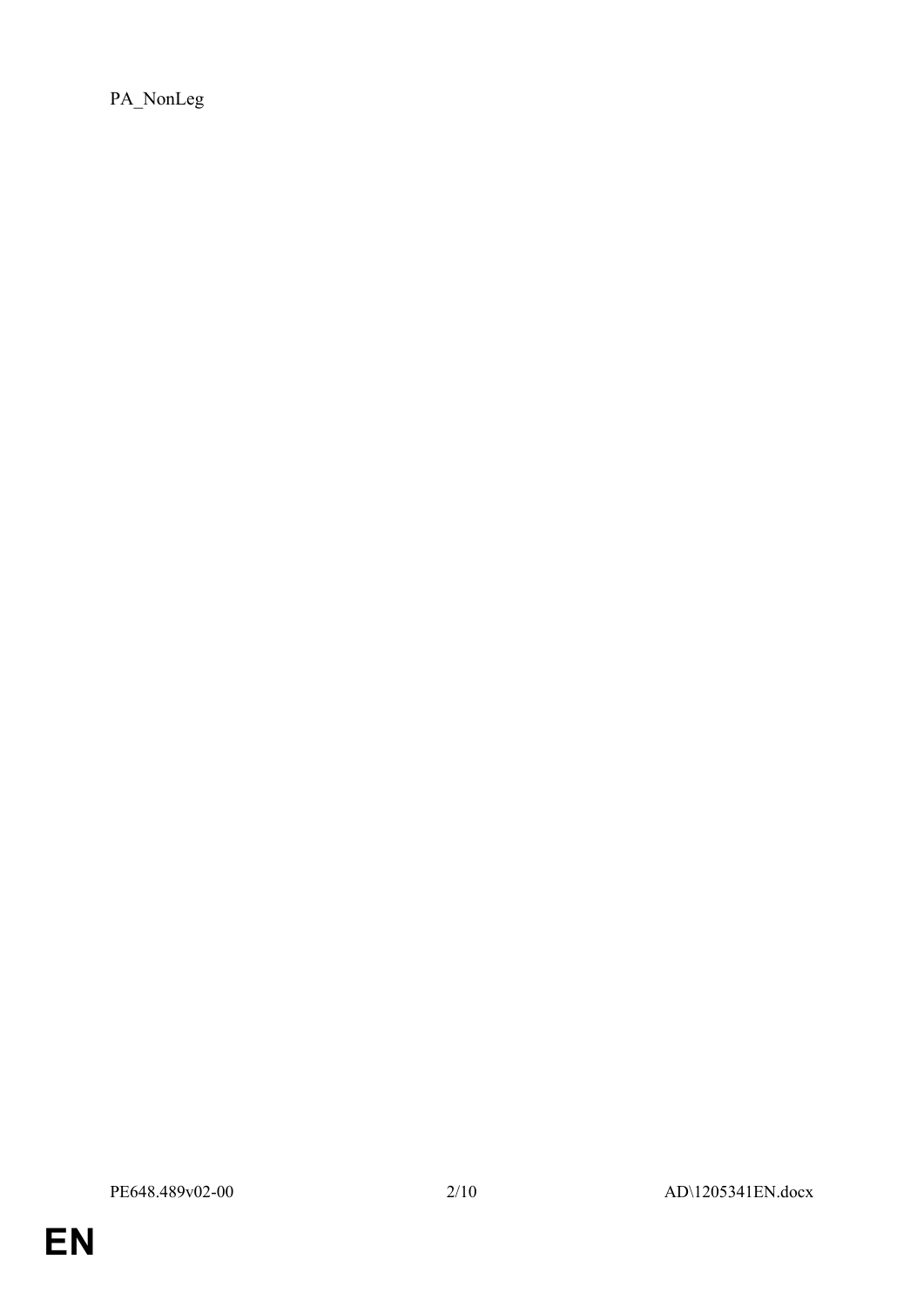### **SUGGESTIONS**

The Committee on Economic and Monetary Affairs calls on the Committee on Foreign Affairs and the Committee on International Trade, as the committees responsible, to incorporate the following suggestions into their motion for a resolution:

- 1. Recalls its resolutions of 15 January 2020 on implementing and monitoring the provisions on citizens' rights in the Withdrawal Agreement<sup>1</sup> and of 12 February 2020 on the proposed mandate for negotiations for a new partnership with the United Kingdom of Great Britain and Northern Ireland<sup>2</sup>; takes note of the fact that the negotiations on the future relationship are still at a very early stage, and underlines the major impact of the coronavirus crisis on this process and its timetable;
- 2. Stresses that the full implementation of the Withdrawal Agreement, including the Protocol on Northern Ireland, which ensures that there will be no hard border on the island of Ireland, is a prerequisite for and a basic component of a new partnership between the EU and the UK; expresses concern at the UK Government's statements demonstrating a lack of political will to fully comply with its commitments under the Withdrawal Agreement, namely regarding border controls in the Irish Sea; notes that no concrete reassurances were given on this matter at the Joint Committee; underlines that mutual trust between the Parties is essential in these negotiations;
- 3. Notes that the EU and the UK will remain close neighbours and will continue to have many interests in common; highlights the considerable level of integration and interdependence of the EU's and UK's economies; recalls that, now it has left the EU, the UK is still one of EU's closest allies, a NATO Partner and an important trade partner; insists, therefore, that any agreement on a new relationship between the EU and the UK must take into account the status of the UK as a third country, be coherent and adapted to the geographical proximity of both parties and to the high level of interconnectedness of both economies; recalls that the Political Declaration, based on the existing unique relationship, serves as the basis for an ambitious, broad, deep and flexible partnership;
- 4. Welcomes the fact that the Commission has presented and published a comprehensive legal proposal for a new partnership, broadly in line with its negotiating mandate and Parliament's resolution; urges the Commission to continue its transparency with the colegislators, the financial services industry and consumers, and deeply regrets the fact that the UK Government has refused to accept a similar level of transparency; stresses that clarity and certainty are crucial to business continuity and a seamless provision of services to consumers, and when it comes to preventing market volatility;
- 5. Notes the substantial divergences between both Parties at this initial stage of the negotiations, including on the scope and the legal architecture of the text to be negotiated; expresses deep concern at the limited scope of the future partnership envisaged by the UK Government, and points out that the UK's proposals fall short of its commitments under the Withdrawal Agreement and the Political Declaration;

<sup>&</sup>lt;sup>1</sup> Texts adopted, P9 TA(2020)0006.

<sup>2</sup> Texts adopted, P9\_TA(2020)0033.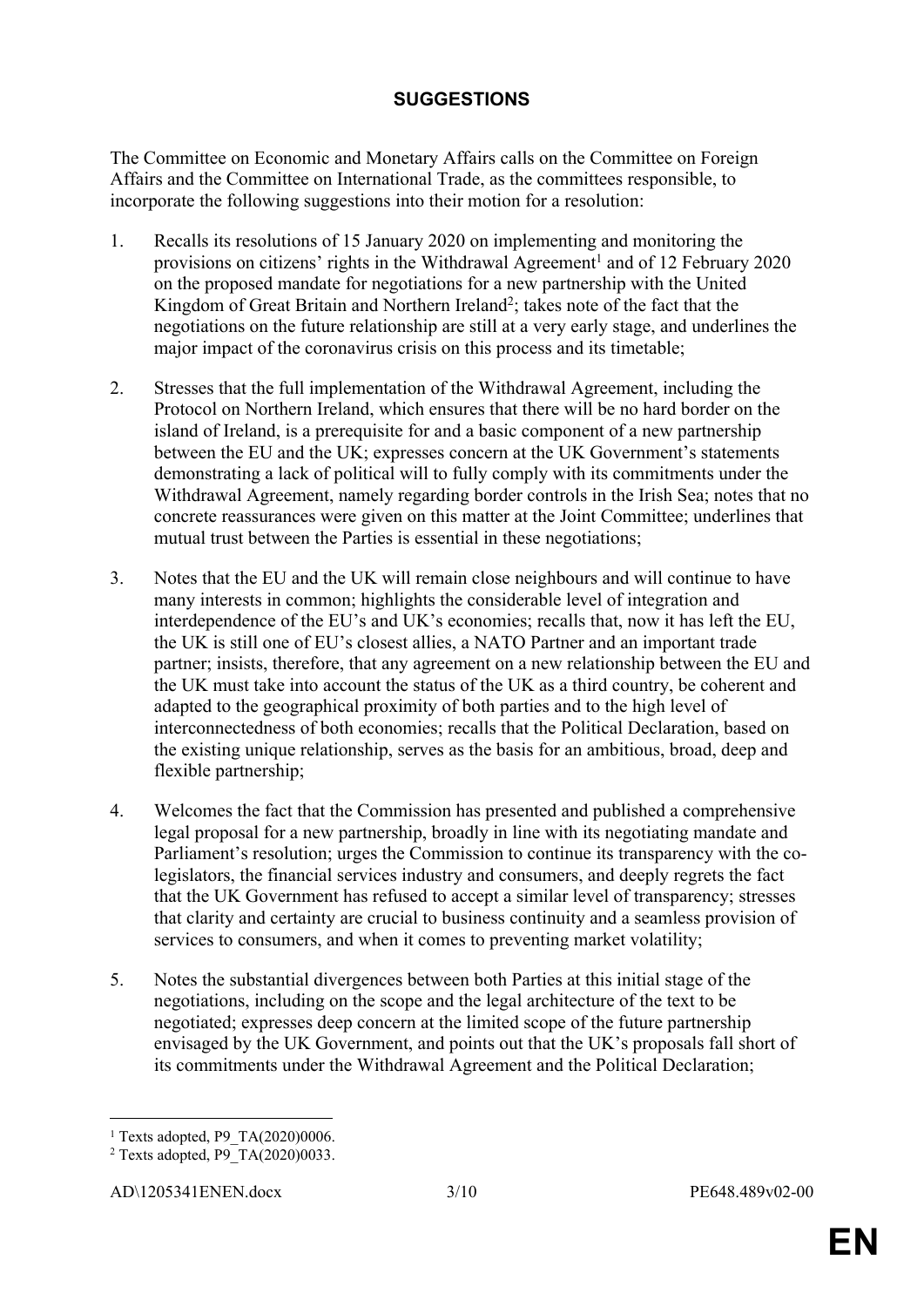- 6. Believes that the UK's geographic proximity and current economic interdependence with the EU make it in both Parties' mutual interests to establish an ambitious and reliable new economic partnership covering the widest number possible of sectors; underlines that, in any case, a level playing field must be ensured and EU standards safeguarded in order to avoid a 'race to the bottom' and the creation of unfair anticompetitive advantages through the undercutting of levels of protection or other regulatory divergences; highlights that public procurement procedures should remain mutually open as a prerequisite for an effective level playing field between the Parties; considers that any new framework should safeguard fair competition, workers' rights, EU financial stability, investor and consumer protection, transparency in the promotion and support given to knowledge industries, the integrity of the single market and commitments to combat climate change that guarantee the non-regression of the current level of protection and standards; stresses that the resulting framework must be clear and transparent, and must not impose a disproportionate burden on micro, small and medium sized enterprises (SMEs); calls on the Parties to preserve the need and interests of these enterprises in the future agreement, especially with regard to market access facilitation including, but not limited to, the compatibility of technical standards and streamlined customs procedures; notes, in particular, the potential distortion of the economy in border areas in Ireland by the absence of the full panoply of level playing field provisions, particularly with regard to labour and social standards; underlines the importance of maintaining close and structured cooperation on regulatory and supervisory matters, at both political and technical levels, while respecting the EU's regulatory regime and decision-making autonomy;
- 7. Believes that the future partnership must ensure a high level of environmental, labour and social protection and shall not undermine future initiatives to increase such level of protection; supports, in this context, the clause of non-regression of the level of climate protection and encourages both Parties to increase measures and cooperate in matters relating to sustainable production and consumption, promoting the circular economy and fostering green and social inclusive growth; welcomes the Parties' commitment to achieving the objective of economy-wide climate neutrality by 2050 and aligning their policies with the objectives set out in the UN Sustainable Development Goals (SDGs) and in the Paris Agreement; calls for a regular policy dialogue to monitor the implementation of the Paris Agreement and the SDGs;
- 8. Calls for robust and comprehensive guarantees in the areas of competition, State aid control, state-owned enterprises, antitrust, and merger control to ensure and enforce a level playing field between the UK and EU economies and to prevent and ban unfair competition and the distortion of trade; stresses the need to uphold common high standards in competition law and State aid control; stresses the need to ensure investor and consumer protection, the integrity of the single market and for the UK's alignment with EU competition and State aid rules; calls for the effective enforcement and provision of remedial action as described in the EU Treaties;
- 9. Takes the view that, in the context of financial services, the EU's regulatory and supervisory dialogue with the UK should be conducted on the basis of a voluntary regulatory dialogue among policy-makers, regulators and supervisors in order to foster regulatory alignment and share supervisory concerns and best practices, including those on new innovative services and on issues of mutual interest; is of the opinion that the future agreement should include specific provisions on cooperation between the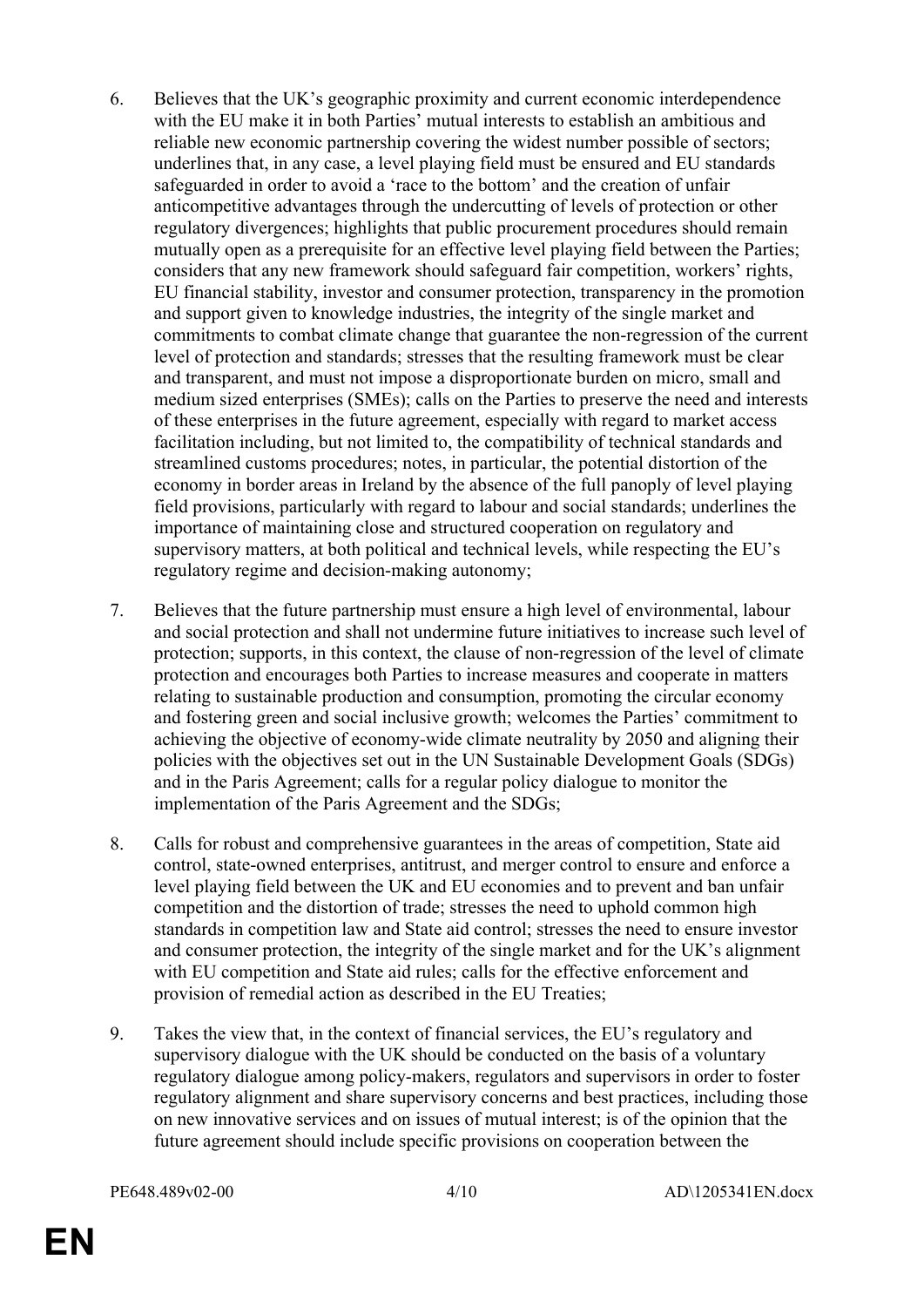European Supervisory Authorities and the UK financial supervisory authorities to provide regular notifications on changes regarding the legal framework and its implementation; acknowledges the fact that the EU's financial ecosystem has been heavily interconnected with services provided by UK-based banks and market infrastructures; believes that efforts should be made to retain a smooth level of cooperation, ensure a level playing field and limit regulatory divergence by the UK on financial services thereby maintaining integrated capital markets and access for EU financial institutions to appropriate market infrastructure in the UK;

- 10. Recalls that passporting rights, which are based on mutual recognition and harmonised prudential rules and supervisory convergence in the internal market, will cease to apply between the EU and the UK at the end of the transitional period, as the UK will become a third country; underlines that, thereafter, access to the European financial market must be based on the EU's autonomous equivalence framework; recalls, however, the limited scope of equivalence decisions; stresses that additional specific measures and requirements might be established and maintained for prudential reasons and to safeguard financial stability; underlines that any future partnership with the UK should include robust prudential carve-outs in order to legally guarantee both parties' rights to regulate in the public interest;
- 11. Highlights that EU legislation provides for the possibility to consider third-country rules as equivalent on the basis of a proportional and risk-based analysis; stresses that equivalence examinations are a technical process that should be based on clear, objective and transparent criteria; recalls its position in the report on relationships between the EU and third countries concerning financial services regulation and supervision that equivalence decisions on financial services should be subject to delegated acts; notes, in this regard, that an assessment of the equivalence of UK's financial regulations will be made by the Commission and that equivalence can only be granted if the UK regulatory and supervisory regime and standards are fully equivalent to those of the EU in order to ensure a level playing field; welcomes the Parties' commitment in the Political Declaration setting out the Framework for the Future Relationship between the EU and the UK' to endeavour to conclude the equivalence assessments by the end of June 2020; urges both Parties to continue their efforts to meet this objective; believes that if equivalence has been granted towards the UK, efforts should be made to maintain it, but recalls that the EU can withdraw unilaterally the status of equivalent at any time;
- 12. Points out that the changes introduced via Regulation 2019/2033 of the European Parliament and of the Council of 27 November 2019 on the prudential requirements of investment firms<sup>3</sup> to the equivalence framework for investment firms require the European Securities and Markets Authority to 'monitor the regulatory and supervisory developments, the enforcement practices and other relevant market developments in third countries'; notes that such provisions could serve as a blueprint for an effective monitoring regime;
- 13. Recalls that a substantial amount of euro-denominated derivatives are cleared in the UK, which potentially could have financial stability implications for the European Union; welcomes the new supervisory regime put in place via Regulation 2019/2099 of

<sup>3</sup> OJ L 314, 5.12.2019, p.1.

AD\1205341ENEN.docx 5/10 PE648.489v02-00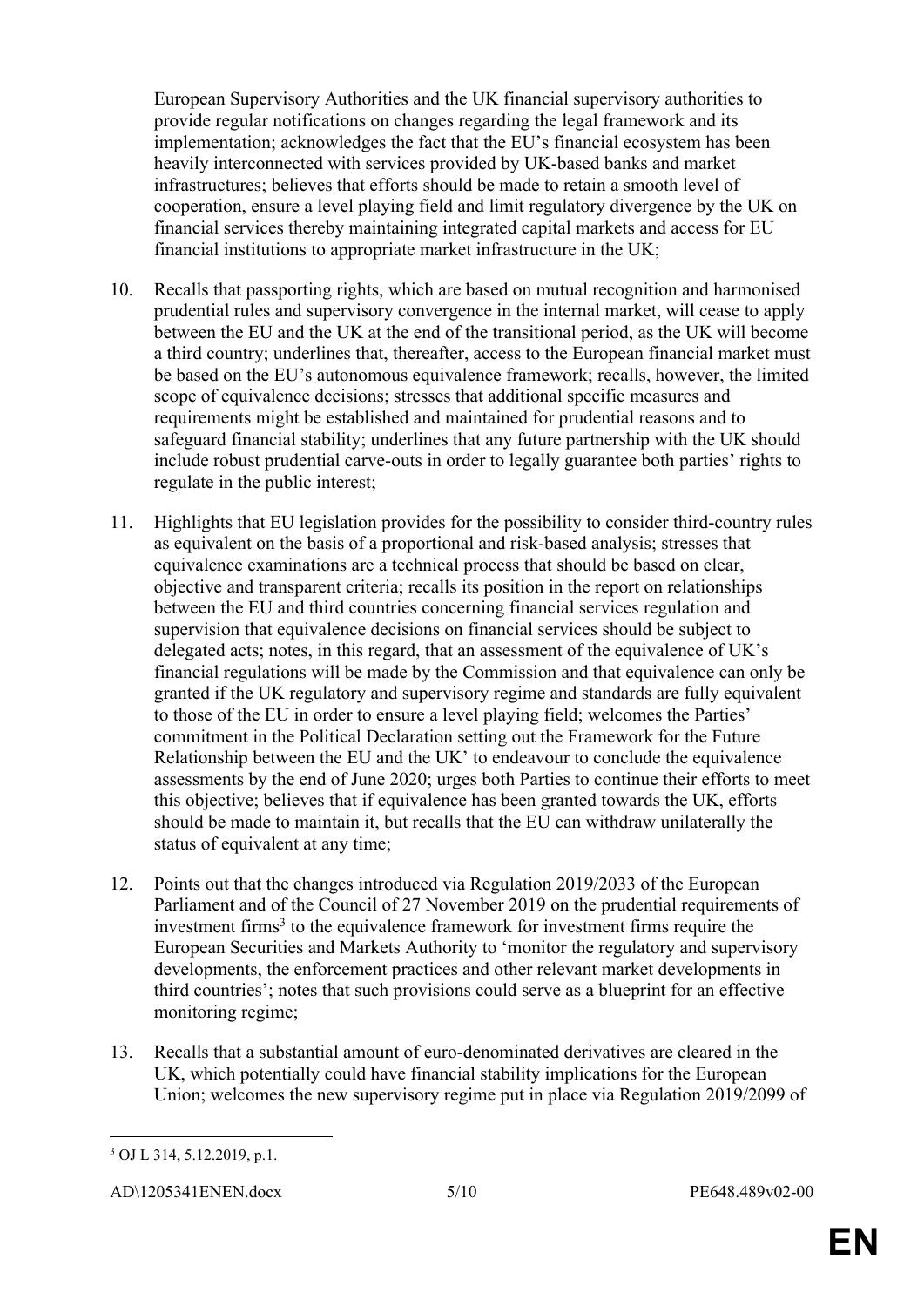the European Parliament and of the Council of 23 October 2019 as regards the procedures and authorities involved for the authorisation of CCPs and requirements for the recognition of third-country CCPs<sup>4</sup>; invites the newly established central counterparty (CCP) supervisory committee to make use of the powers conferred to them via this regulation in order to safeguard financial stability in the EU and calls on the Commission to consider a similar approach for other areas established in the UK marketing, clearing or when underwriting financial instruments denominated in euros;

- 14. Reiterates the importance of ensuring a framework for swift cooperation and information exchange between the EU and the UK, in preventing, detecting and punishing money laundering and the financing of terrorism, and of maintaining a level playing field; calls on the Parties to include provisions on anti-money laundering and countering the financing of terrorism (AML/CFT) policy in the future partnership agreement, including an exchange of information mechanism; recalls that, in the Political Declaration, the EU and the UK committed to go beyond the Financial Action Task Force standards on AML/CFT with regard to beneficial ownership transparency and to end the anonymity associated with the use of virtual currencies, including through customer due diligence controls; underlines that the UK must comply with international standards and should continue to adhere to EU regulations on and to its evolving standards in the field of anti-money laundering, which, in some respects, sets higher standards of protection and more transparency than the current international standards; recalls the existence of the EU list of third countries with strategic deficiencies in their anti-money laundering and counter-terrorist financing frameworks and urges that the UK, with its overseas territories, continuously commit to the EU framework on AML/CFT after the transition period;
- 15. Welcomes the requirements listed in Article LAW.AML.130 and Article LAW.AML.131 of the Commission's draft text of the Agreement on the New Partnership with the United Kingdom of 18 March 2020<sup>5</sup> regarding beneficial ownership transparency for legal entities and legal arrangements; recalls that it is of utmost importance for both parties to ensure that information contained in central registries, is available according to the same standards as outlined in Directive (EU) 2018/843 of the European Parliament and of the Council of 30 May 2018 on the prevention of the use of the financial system for the purposes of money laundering or terrorist financing<sup>6</sup>, especially taking into account its Recital 42 on the notion of legitimate interest;
- 16. Calls on both Parties to include in the new partnership agreement specific provisions regarding the supervision of financial and non-financial obliged entities in the context of the anti-money laundering framework; recalls the Commission's communication towards better implementation of the EU's anti-money laundering and countering the financing of terrorism framework (COM/2019/0360) and its report on the assessment of recent alleged money laundering cases involving EU credit institutions, concluding that EU anti-money laundering supervision was largely deficient;
- 17. Believes that free movement of EU nationals including future frontier workers and free movement of services on the island of Ireland are important in order to limit

<sup>4</sup> OJ L 322, 12.12.2019, p. 1.

<sup>5</sup> <https://ec.europa.eu/info/sites/info/files/200318-draft-agreement-gen.pdf>

<sup>6</sup> OJ L 156, 19.6.2018, p. 43.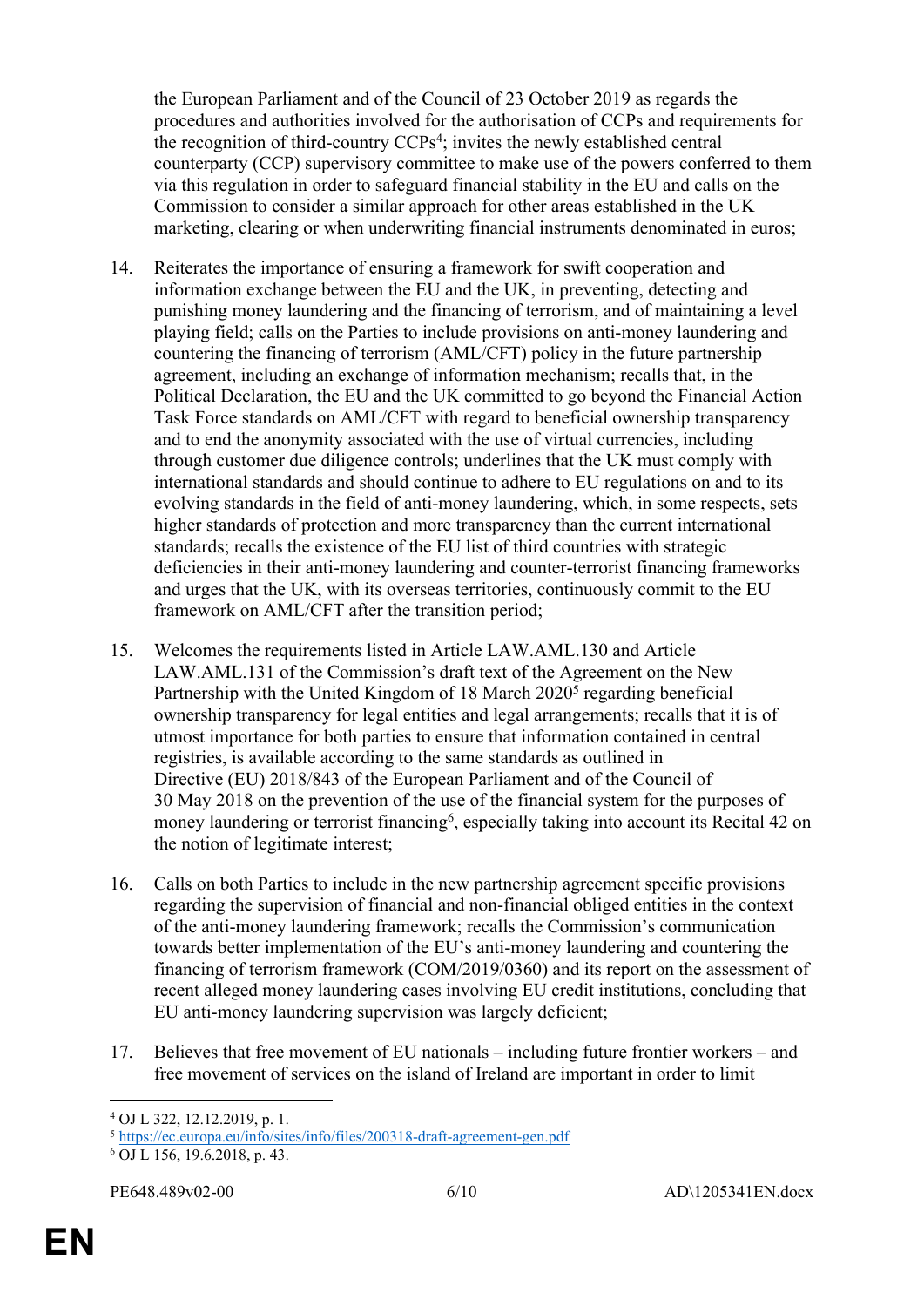damage to the all-island economy and that a future agreement should cover this issue;

- 18. Recommends that, given the increasing digitisation of trade, which includes services, the Parties agree, as part of the governance framework of the new partnership, provisions for facilitating digital trade, addressing unjustified barriers to trade by electronic means, and ensuring an open, secure and trustworthy online environment for businesses and consumers; stresses that these provisions should facilitate necessary data flows, subject to exceptions for legitimate public policy objectives, while not undermining the EU's personal data protection rules, and should be subject to appropriate judicial control;
- 19. Emphasises that, in order to facilitate cross-border trade, significant investments in customs controls facilities at common transit points will be required, and comprehensive customs cooperation mechanisms should be provided for in the future agreement;
- 20. Considers that any future agreement should provide for clear mechanisms to ensure the effective implementation, enforcement and dispute settlement of legislation in the above-mentioned areas; welcomes the fact that, in the draft legal agreement presented by the Commission, the Court of Justice of the European Union is to have jurisdiction to give binding preliminary ruling on the interpretation of a concept of EU law or a question of interpretation of a provision of EU law;
- 21. Calls for the EU and the UK to reach a strong commitment to ensure compliance, including in the UK's Overseas Territories, its Sovereign Base Areas and its Crown Dependencies, with good tax governance in accordance with current and evolving international and European standards, notably on the exchange of tax information, tax transparency, fair taxation, anti-tax avoidance measures and on OECD standards against Base Erosion and Profit Shifting; calls, furthermore, on the Parties to uphold Financial Action Task Force standards;
- 22. Calls the Parties to prioritise a coordinated fight against tax evasion and tax avoidance; calls for the Parties to address harmful tax practices by pursuing acts of cooperation under the EU Code of Conduct on business taxation; highlights, in this regard, the Commission's country report for the UK as part of the 2020 European Semester process, in which the UK's dividend tax regime and the UK's high number of bilateral tax treaties are features that may be used by companies to engage in aggressive tax planning; notes that the UK is ranked high according to the Commission on indicators that identify a country as having features that can be used by companies for tax avoidance purposes; calls on the future agreement to specifically address this matter and lay out how the UK will remedy this situation in the future; notes that at the end of the transition period, the UK will be considered as a third country and will have to be screened by the Code of Conduct Group on Business Taxation according to the criteria established for the EU list of non-cooperative jurisdictions; calls for the Parties to guarantee full administrative cooperation to ensure compliance with VAT legislation and with the protection and recovery of VAT revenues;
- 23. Welcomes the commitment from the UK to maintain the implementation of DAC  $6^7$ ; calls on the Parties to ensure the provisions included in the different directives

<sup>7</sup> Directive (EU) 2018/822 of 25 May 2018 (OJ L 139, 5.6.2018, p. 1).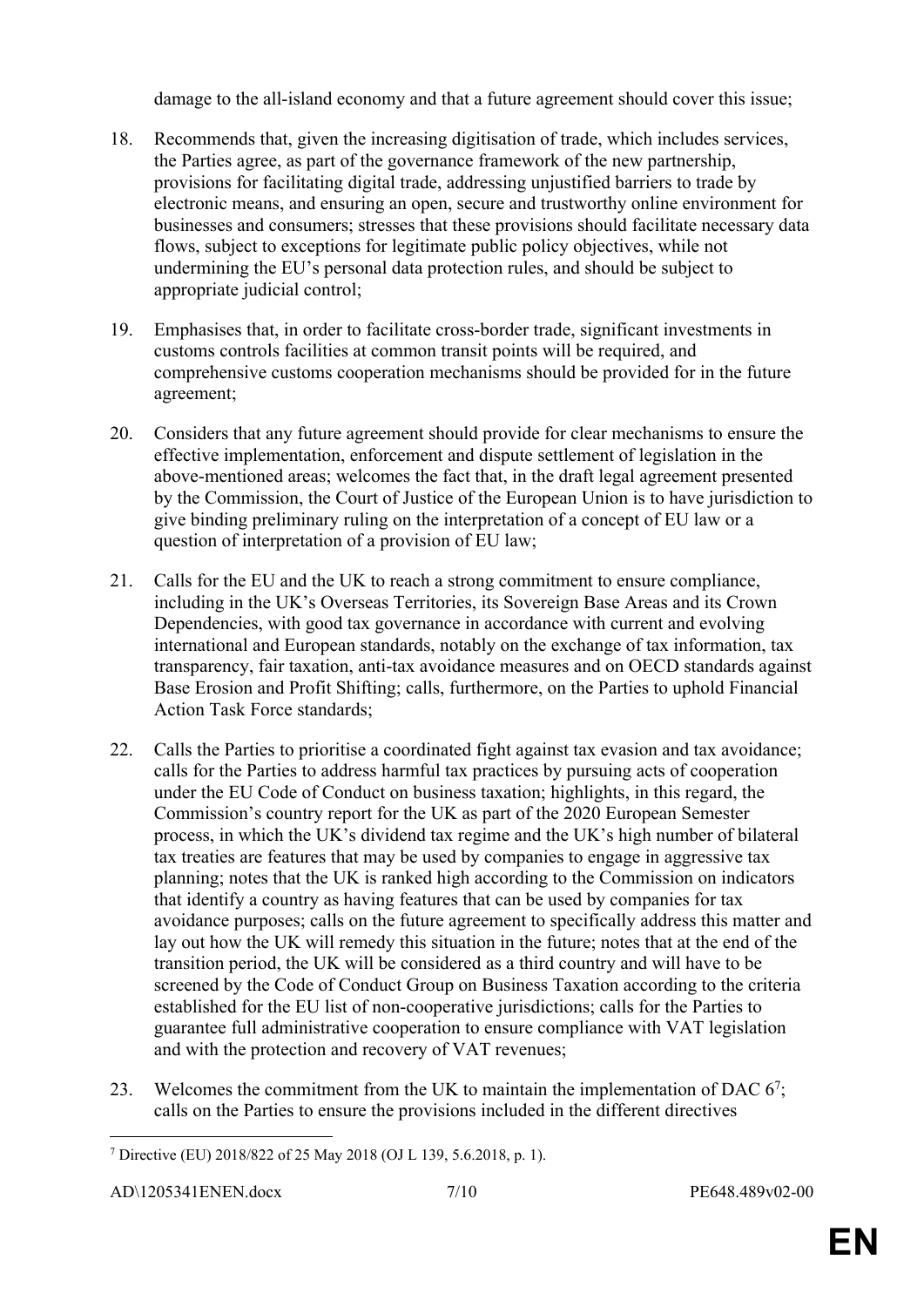providing for mandatory automatic exchange of information in the field of taxation  $(DAC<sup>8</sup>, DAC 2<sup>9</sup>, DAC 3<sup>10</sup>, DAC 4<sup>11</sup>, DAC 5<sup>12</sup>)$  on income, financial accounts, tax rulings, country-by-country reports, beneficial ownership remain in place; recommends that the Parties set up a dedicated platform on maintaining administrative cooperation in order to ensure the continuation of information exchange and coordination of future proposals for information exchange, such as for online platforms;

- 24. Invites the Parties to ensure their respective tax policies support delivering the objectives outlined in the Paris Agreement and invites the Parties to cooperate in the framework of a future EU Carbon Border Adjustment (CBA) Mechanism, notably to avoid any form of double taxation while delivering on the environmental objectives of an EU CBA;
- 25. Recalls that, according to Article 132 of the Withdrawal Agreement, the Joint Committee may adopt a decision extending the transition period; believes that a possible extension of the transition period deserves serious consideration in the light of the remaining divergences and the impact of the COVID-19 crisis, in order to see if more time is needed to conclude the negotiations on a comprehensive future partnership, while safeguarding citizens' rights, legal certainty and economic and financial stability; reiterates its position that given the complexity of the negotiations and the limited timeframe, there is a real risk of a 'cliff edge' in economic areas where the contingency measures or the international framework may not provide to be a sufficient legal framework to prevent severe disruption; believes that it is in the mutual interest of the EU and the UK that their future relationship is set in an orderly way;
- 26. Recalls that the liquidity of the Member States' bonds market and the liquidity of exchange of national currencies of non-euro zone Member States have been relying on the infrastructure offered by investment banks in the UK; notes that, since it is banned in many EU legal systems to conduct primary trading of state bonds in third countries, there is an important need to take the above-mentioned issue into consideration in the new EU-UK partnership negotiations;
- 27. Considers that Brexit can create a new momentum for furthering the capital markets union project, which could help to channel credit into the real economy in particular for SMEs, further enable private risk sharing, reduce the need for public risk-sharing and complement funding through banks.

<sup>8</sup> Directive 2011/16/EU of 15 February 2011 (OJ L 64, 11.3.2011, p. 1).

<sup>9</sup> Directive 2014/107/EU of 9 December 2014 (OJ L 359, 16.12.2014, p.1).

<sup>10</sup> Directive (EU) 2015/2376 of 8 December 2015 (OJ OJ L 332, 18.12.2015, p. 1).

<sup>11</sup> Council Directive (EU) 2016/881 of 25 May 2016 (OJ L 146, 3.6.2016, p. 8).

<sup>12</sup> Council Directive (EU) 2016/2258 of 6 December 2016 (OJ L 342, 16.12.2016, p. 1).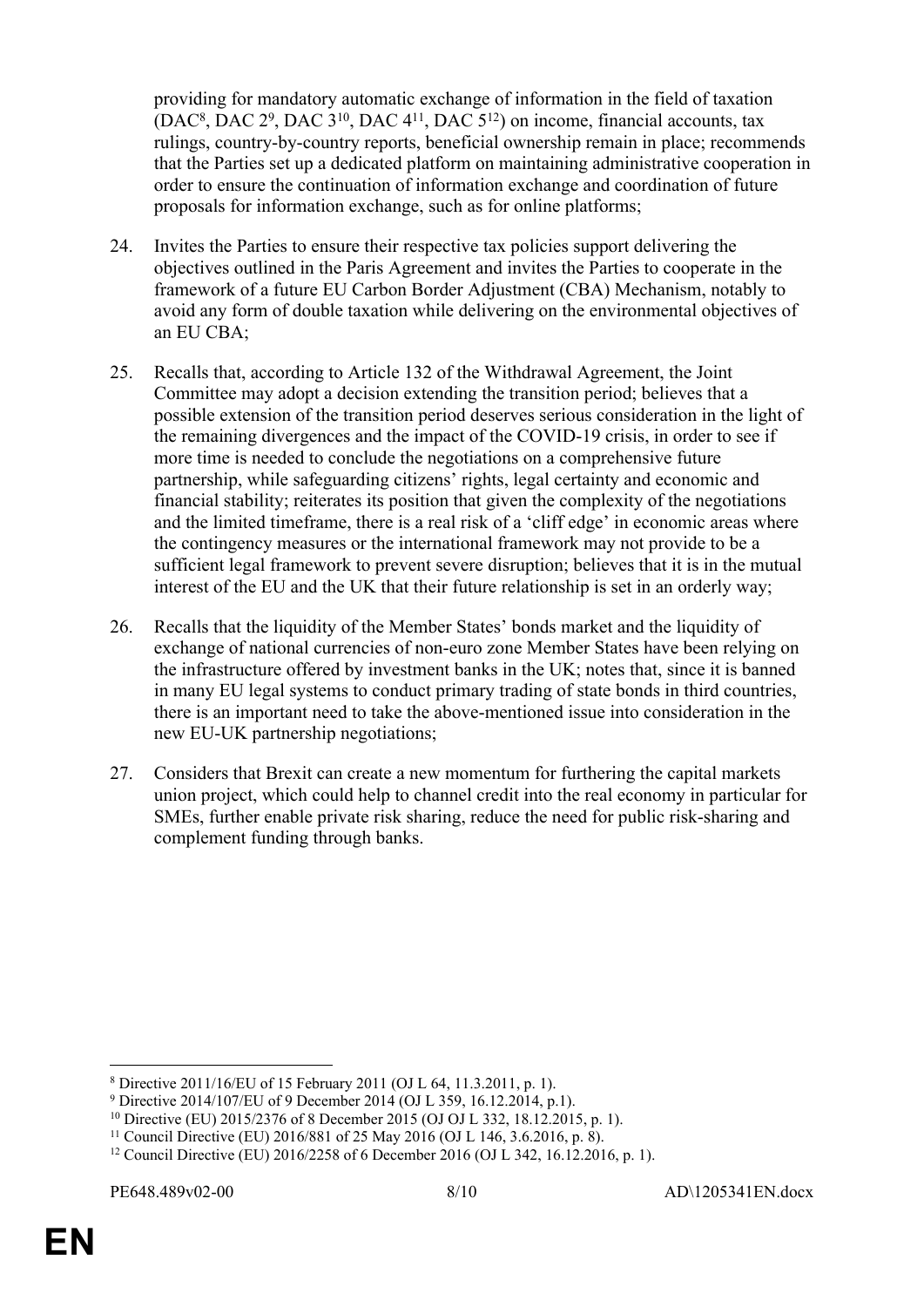#### **INFORMATION ON ADOPTION IN COMMITTEE ASKED FOR OPINION**

| Date adopted                           | 20.5.2020                                                                                                                                                                                                                                                                                                                                                                                                                                                                                                                                                                                                                                                                                                                                                                                                                                                                                                                                                                                                                           |
|----------------------------------------|-------------------------------------------------------------------------------------------------------------------------------------------------------------------------------------------------------------------------------------------------------------------------------------------------------------------------------------------------------------------------------------------------------------------------------------------------------------------------------------------------------------------------------------------------------------------------------------------------------------------------------------------------------------------------------------------------------------------------------------------------------------------------------------------------------------------------------------------------------------------------------------------------------------------------------------------------------------------------------------------------------------------------------------|
| <b>Result of final vote</b>            | 48<br>$+$ :<br>3<br>≕<br>0:<br>9                                                                                                                                                                                                                                                                                                                                                                                                                                                                                                                                                                                                                                                                                                                                                                                                                                                                                                                                                                                                    |
| Members present for the final vote     | Gunnar Beck, Marek Belka, Isabel Benjumea Benjumea, Stefan Berger,<br>Gilles Boyer, Francesca Donato, Derk Jan Eppink, Engin Eroglu,<br>Markus Ferber, Jonás Fernández, Raffaele Fitto, Frances Fitzgerald,<br>José Manuel García-Margallo y Marfil, Luis Garicano, Valentino Grant,<br>José Gusmão, Enikő Győri, Eero Heinäluoma, Danuta Maria Hübner,<br>Stasys Jakeliūnas, Herve Juvin, Othmar Karas, Billy Kelleher, Ondřej<br>Kovařík, Georgios Kyrtsos, Aurore Lalucq, Aušra Maldeikienė, Pedro<br>Marques, Costas Mavrides, Jörg Meuthen, Csaba Molnár, Siegfried<br>Mureșan, Caroline Nagtegaal, Luděk Niedermayer, Lefteris Nikolaou-<br>Alavanos, Piernicola Pedicini, Lídia Pereira, Kira Marie Peter-Hansen,<br>Sirpa Pietikäinen, Dragoș Pîslaru, Evelyn Regner, Antonio Maria<br>Rinaldi, Alfred Sant, Joachim Schuster, Ralf Seekatz, Pedro Silva<br>Pereira, Paul Tang, Cristian Terhes, Irene Tinagli, Ernest Urtasun, Inese<br>Vaidere, Johan Van Overtveldt, Stéphanie Yon-Courtin, Marco Zanni,<br>Roberts Zīle |
| Substitutes present for the final vote | Karima Delli, Chris MacManus, Ville Niinistö, Mikuláš Peksa, Mick<br>Wallace                                                                                                                                                                                                                                                                                                                                                                                                                                                                                                                                                                                                                                                                                                                                                                                                                                                                                                                                                        |